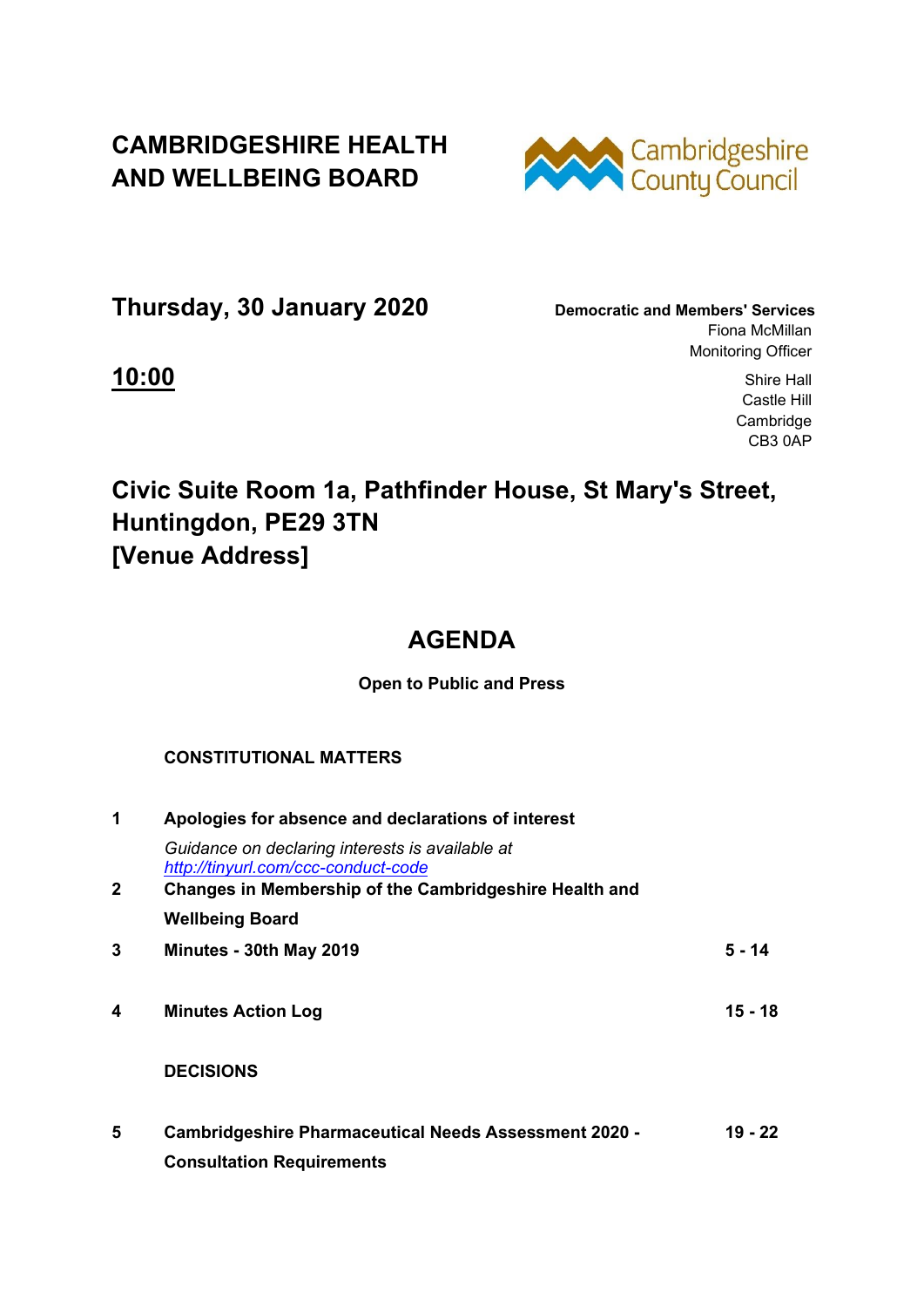- **6 Annual Public Health Report 2019 23 56**
- **7 Cambridgeshire Health and Wellbeing Board Agenda Plan 57 62**

#### **8 Date of Next Meeting**

The Cambridgeshire Health and Wellbeing Board comprises the following members:

Councillor Roger Hickford (Chairman)

Councillor Mark Howell Councillor Samantha Hoy Councillor Linda Jones and Councillor Susan van de Ven

Jessica Bawden (Appointee) Charlotte Black (Appointee) Tracy Dowling (Appointee) Julie Farrow (Appointee) Councillor Geoff Harvey (Appointee) Mr Mike Hill (Appointee) Councillor Julia Huffer (Appointee) Councillor Nicky Massey (Appointee) Val Moore (Appointee) Wendi Ogle-Welbourn (Appointee) Councillor John Michael Palmer (Appointee) Stephen Posey (Appointee) Liz Robin (Appointee) Jan Thomas (Appointee) Zephan Trent (Appointee) Caroline Walker (Appointee) Ian Walker (Appointee) Councillor Susan Wallwork (Appointee) Matthew Winn (Appointee)

*For more information about this meeting, including access arrangements and facilities for people with disabilities, please contact* 

Clerk Name: James Veitch

Clerk Telephone: 01223 715619

Clerk Email: James.Veitch@cambridgeshire.gov.uk

The County Council is committed to open government and members of the public are welcome to attend Committee meetings. It supports the principle of transparency and encourages filming, recording and taking photographs at meetings that are open to the public. It also welcomes the use of social networking and micro-blogging websites (such as